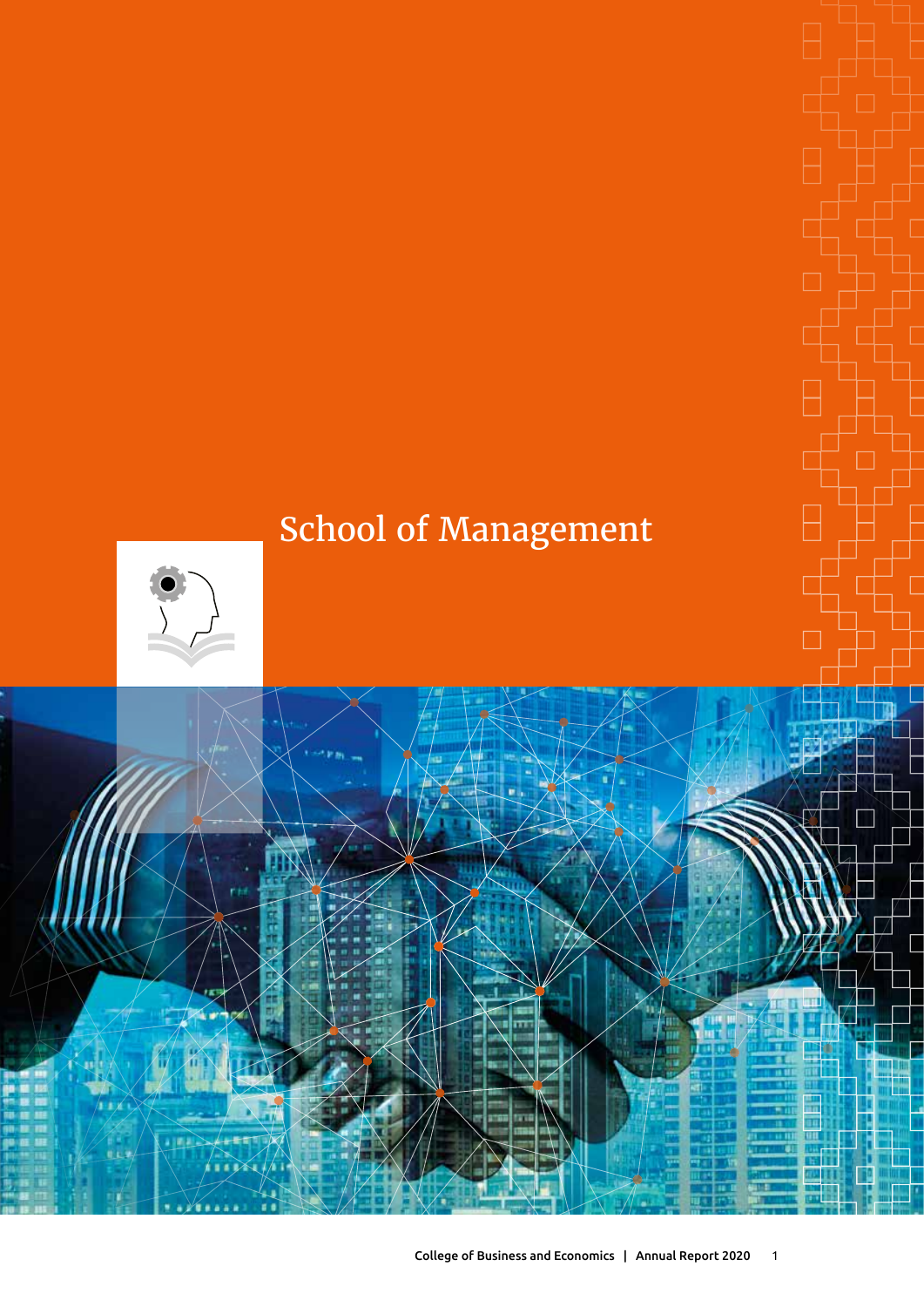# School of Management

*This School aims to provide management education excellence through a sustainable and innovative teaching and research context within a 4IR new world of work.*





Prof Adri Drotskie Director

# **OVERVIEW**

In 2020, Professor Adri Drotskie was appointed as Director of the School of in the College of Business and Economics at the University of Johannesburg. Previously, Prof Drotskie was the Head of Research and Faculty Development at Henley Business School Africa where she established a new research centre and focus called #HenleyAIR (African Insight and Research). Prof Adri Drotskie lectured on the MBA programme in Research Skills and the elective module Africa Rising. She and supervised in the areas of Strategy and International Business and was the MBA Director of the School's Executive MBA. She is a lecturer and researcher in the fields of strategic management, international management, contemporary management, and strategic marketing. At the University of Johannesburg, she led the MCom (Business Management) programme and strategically positioned it as the best MCom programme in South Africa as well as among the top 3 MBA programmes.

She is a strategist by profession with 8 years' experience in transport, 10 years' experience in the financial services industry and 12 years' experience in academia, in teaching and learning, research

and programme directing on a master's level (MCom and MBA). Her combination of industry and academic experience led to competencies such as strategic thinking, knowledge sharing, managing teams, facilitation, action learning methodology, programme and project planning, strategy development and strategy translation from both a process and systemic point of view.

The School of Management consists of four very well established and distinguished Departments, namely Business Management, Industrial Psychology and People Management, Transport and Supply Chain Management and Financial and Investment Management under the expert leadership of four distinguished Heads of Department and their teams. The common denominator across the departments is management competence. Through the School, we offer the basic management skills that any employee, whether you work for yourself or for a large global organisation, need as a foundation to managing a business successfully. These basic skills are business management, financial management, people management and supply chain management. We also offer specialised education in all the Departments such as in the areas of strategic management, industrial psychology, leadership, supply chain and logistics management, transport management, project management, entrepreneurship, investment management, property and real estate management, to name a few.

The School aims to provide education excellence through a sustainable and innovative teaching and research context within a 4IR new world of work. We would like to position this School as a Management competence school of choice for students and staff. In other words, when management skills and practice come to mind, any student or potential staff member must think of the School of Management at UJ first.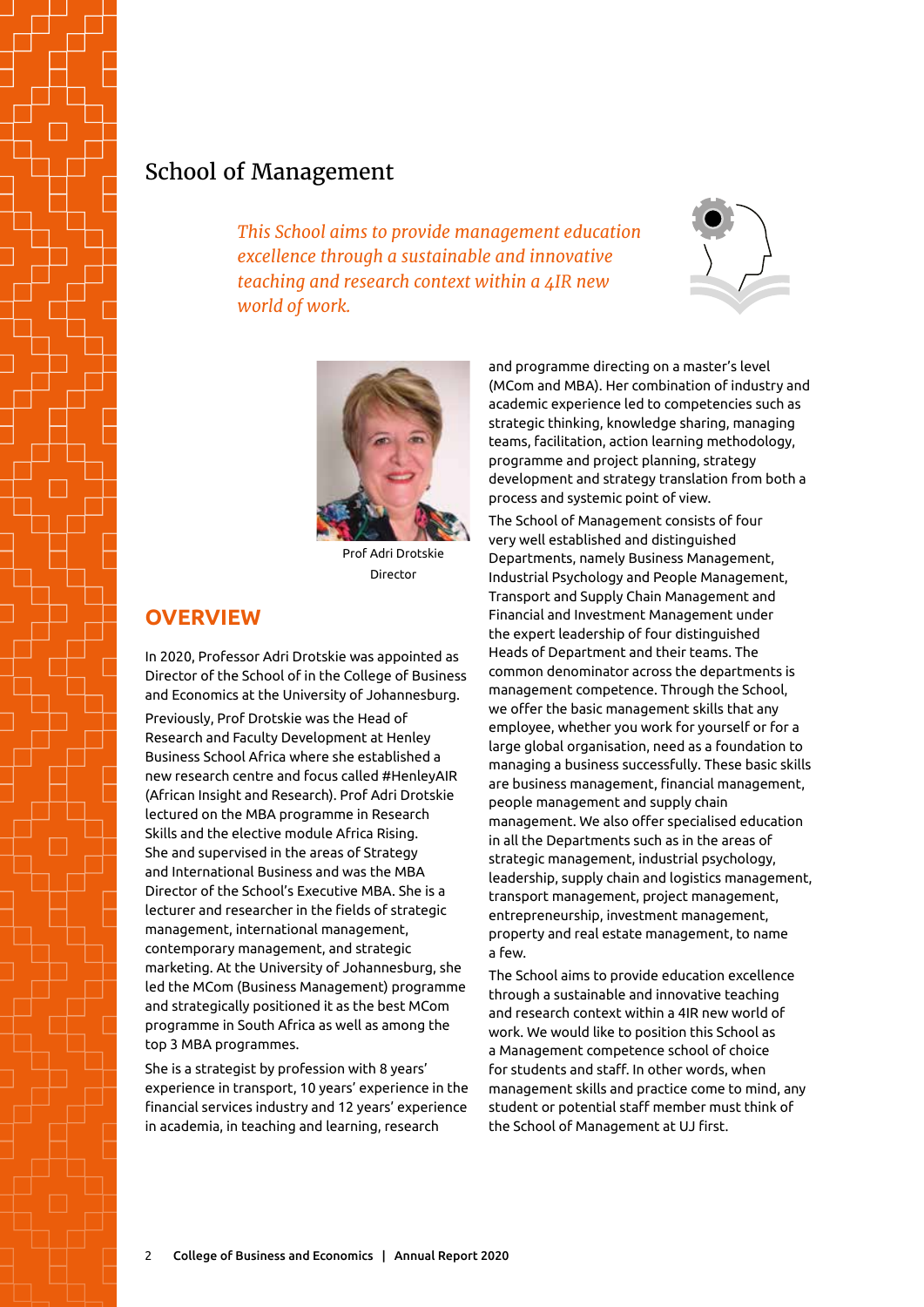

Department of Business Management

# **Overview**

The Department of Business Management is a large and vibrant department that provides services to a multitude of faculties and academic departments, serving around 5 ,000 undergraduate and postgraduate students. The COVID-19 pandemic, national lockdown and subsequent transition to online methods of teaching, learning and assessment meant the department's 35 full-time academics and 15 support staff had to adapt to the new status quo in a matter of weeks. The dedication and passion of the department's personnel ensured that no student was left behind during these extraordinary times, with module success and throughput rates increasing yearon-year. Other highlights in 2020 include strong growth in the appointment of several Postdoctoral Research Fellows, Research Associates, a Visiting Associate Professor and Visiting Professors.

# **Continuing Education Programmes**

The Department is home to a Continuing Education Programmes (CEP) office with five support staff members. The CEP department saw strong growth in its enrolment profile and welcomed approximately 550 students. The CEP department also critically re-evaluated its articulation pathways and successfully consolidated its Higher and Advanced Certificate programmes from six qualifications to two qualifications with electives.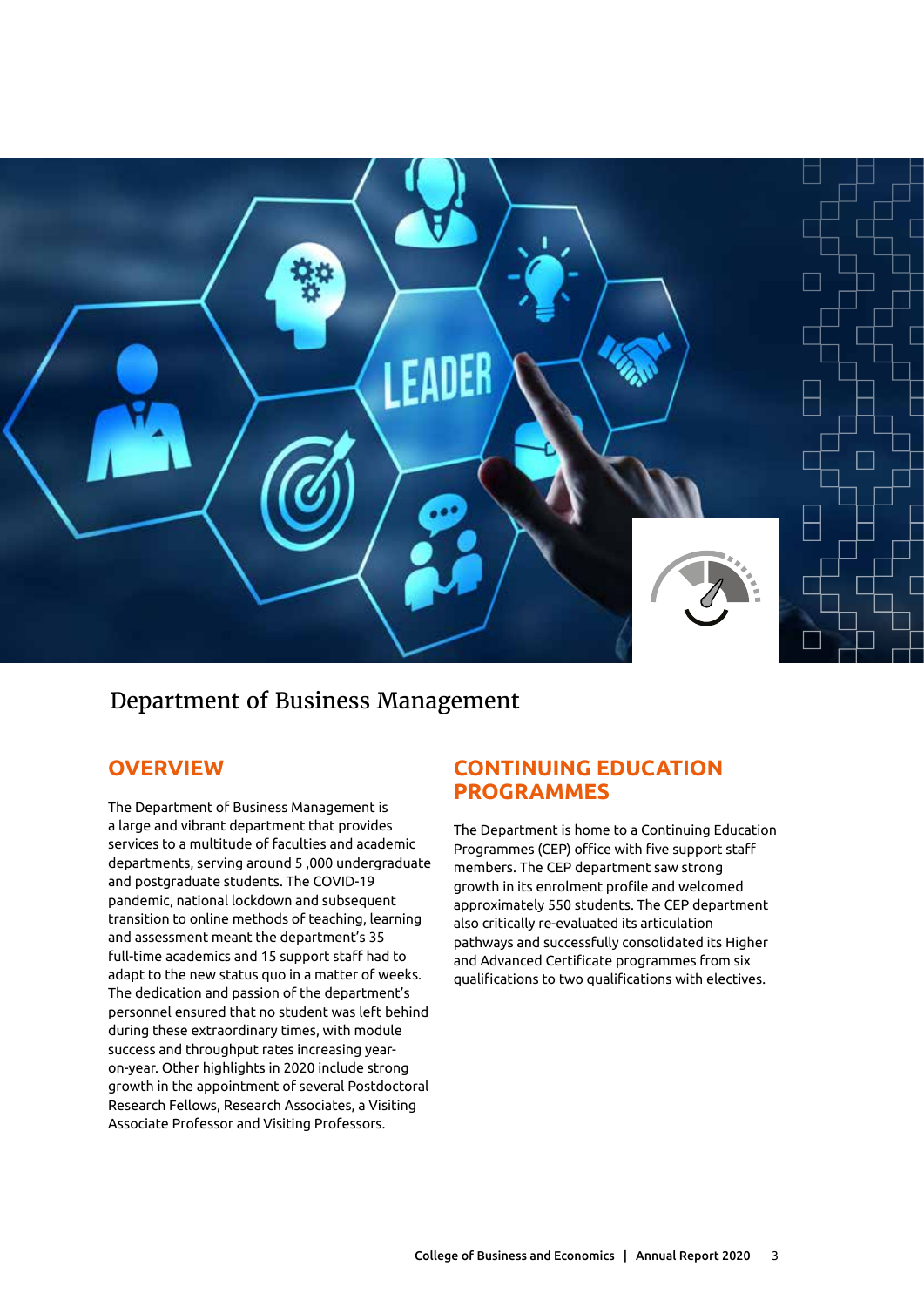## **NRF-rated researchers**

In 2020, the Department of Business Management reached a milestone by increasing the number of academic staff members with NRF-rating from zero to three. Profs Geoff Goldman and Thea Tselepis hold an NRF C-Rating, while Prof Natanya Meyer obtained an NRF Y-rating.

Prof Geoff Goldman is an Associate Professor and former Head of Department. Currently, Prof Goldman is the Postgraduate Coordinator and Coordinator of the MCom (Business Management) program in the department. Prof Goldman is an avid qualitative and conceptual scholar and has authored over 110 articles, conference papers, books, and book chapters. He is the managing editor of the SCieLO and DOAJ indexed journal Acta Commercii, the Chair of the International Business Conference (IBC), and serves on the editorial panel of journals in the UK and Poland. Prof Goldman also serves of on the international advisory board of the Krakow School of Business in Poland and is a Visiting Professor at the Krakow University of Economics in Poland.

Prof Natanya Meyer joined the department in 2020. She holds a B.Com and Honours degrees in Economics and Risk Management, a Master's degree in Development and Management and a PhD in Entrepreneurship. She has been involved in the development of entrepreneurial student societies, served as an executive member of the Golden Triangle Chamber of Commerce (GTCOC) and as a community of practice member in the Entrepreneurship Development in Higher Education (EDHE). She has published more than 60 peer-reviewedpeer reviewed publications. She is a co-editor, guest editor, editorial board member, reviewer for several national and international journals and has collaboration links with various Asian and Eeast European universities.

Prof Thea Tselepis has been an Associate Professor since 2017 and was formerly appointed in the Faculty of Art Design and Architecture (FADA) where she was responsible for a Pre-Incubation Hub for "creatives". She was also part of the Women in Leadership programme at UJ and a former Head of Department in FADA. Her passion for design thinking developed in her academic career and her nine years of experience gained from owning businesses, enable her to conceptualise and lead pragmatic projects that incorporate: entrepreneurship education, research and community engagement. She is an acknowledged social entrepreneur who applies the International Ashoka endorsed A2B methodology for transformation in her endeavours.



Prof Geoff Goldman



Prof Natanya Meyer



Prof Thea Tselepis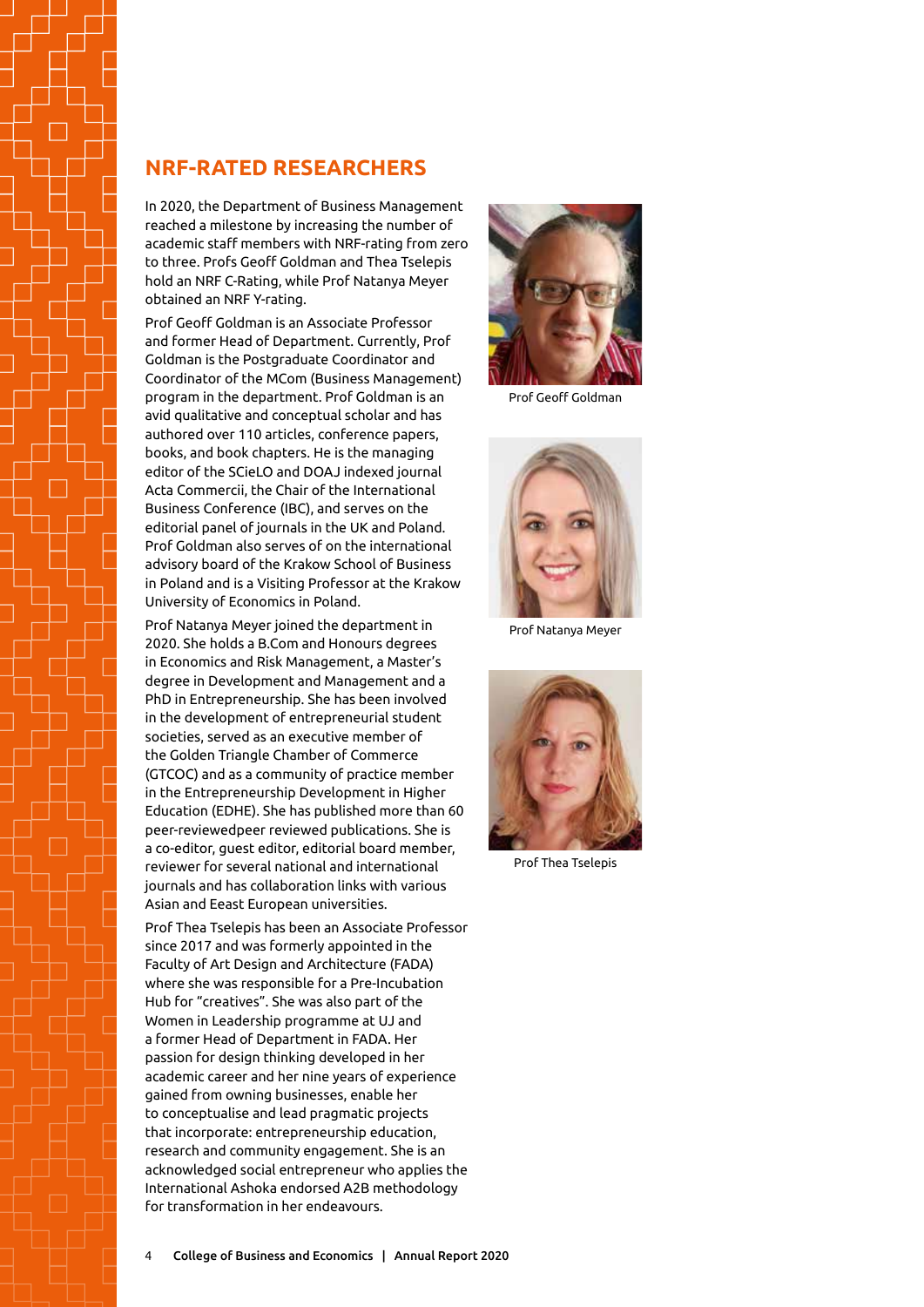# **New doctorates in the department**

Two staff members in the Department obtained doctoral degrees in 2020. Dr Cashandra Mara obtained a PhD in Business Management, entitled 'Manager Perceptions of Risk and Return in Human Capital Development'. Dr Amanda Mphahlele obtained a PhD in Higher Education Studies from Rhodes University, with her thesis entitled 'Conceptualisations of and Responses to Plagiarism in the South African Higher Education System'.





Dr Cashandra Mara

Dr Amanda Mphahlele

# **Appointment to NRF panels**

Two staff members in the Department, Prof David Pooe and Dr Colin Reddy, were appointed to the NRF Thuthuka Advisory panel.



Prof David Pooe



Dr Colin Reddy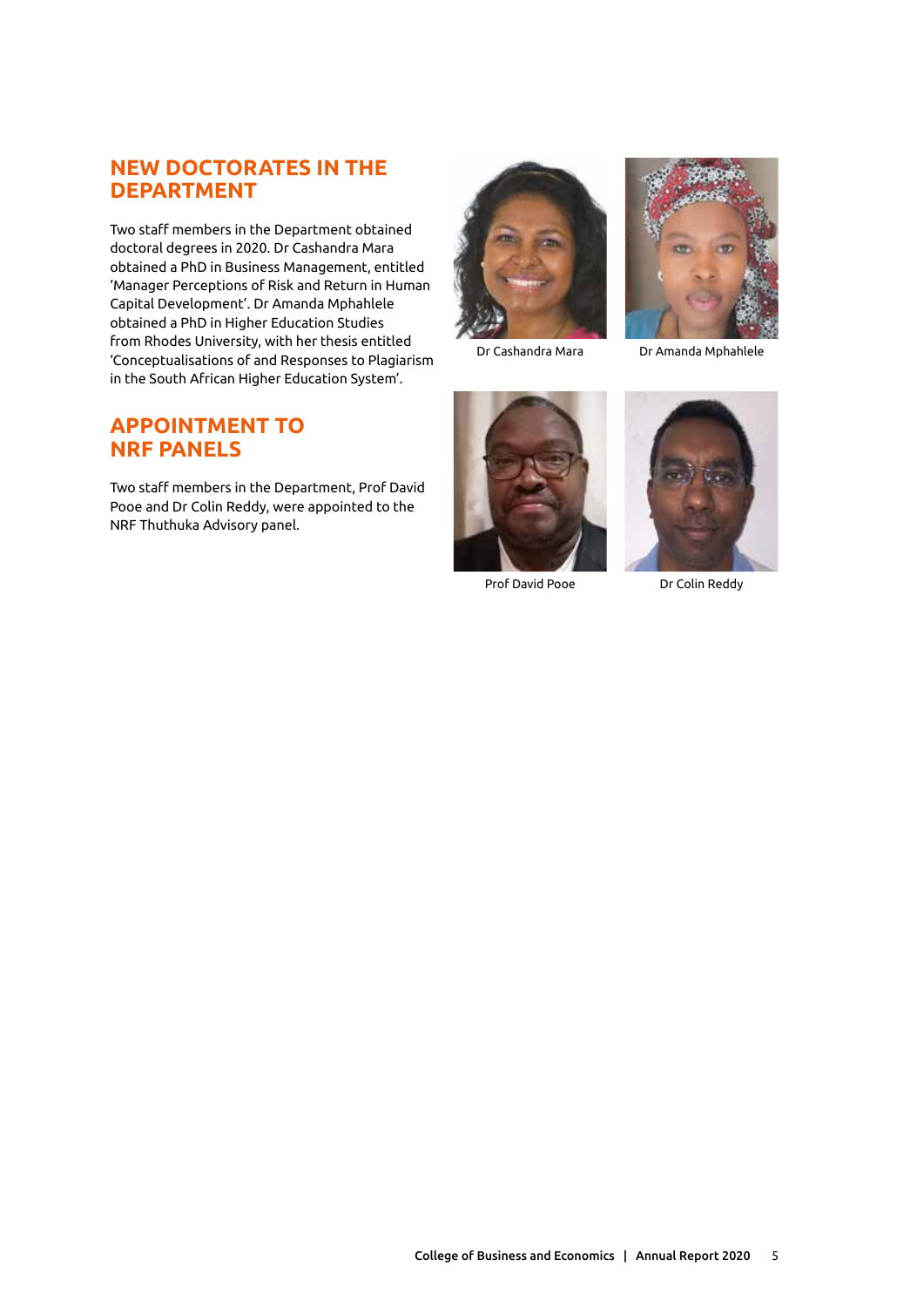

# Department of Finance and Investment Management

# **New staff and promotions**

The Department welcomed a new staff member, and one member was promoted.

- Dr Khouzeima Moutanabbir was appointed as Senior Lecturer in the Department. Khouzeima has a PhD in Actuarial Science from Laval University in Canada. He is part of the Quantitative Finance team and supervises master's and doctoral students.
- Dr Chioma Okoro was promoted to a Senior Lecturer.

### **Stakeholder engagement and funding**

The Department of Finance and Investment Management has secured funding for four proposals submitted to the Insurance Sector Education and Training Authority (INSETA). Total funding of the four projects amounts to R18,,8 million. These projects include:

• Funding to re-skill 200 individuals working in the insurance sector and allowing these individuals to articulate to an NQF level 8 qualification within the Department to the value of R9 120 000.



Dr Khouzeima Moutanabbir



Dr Chioma Okoro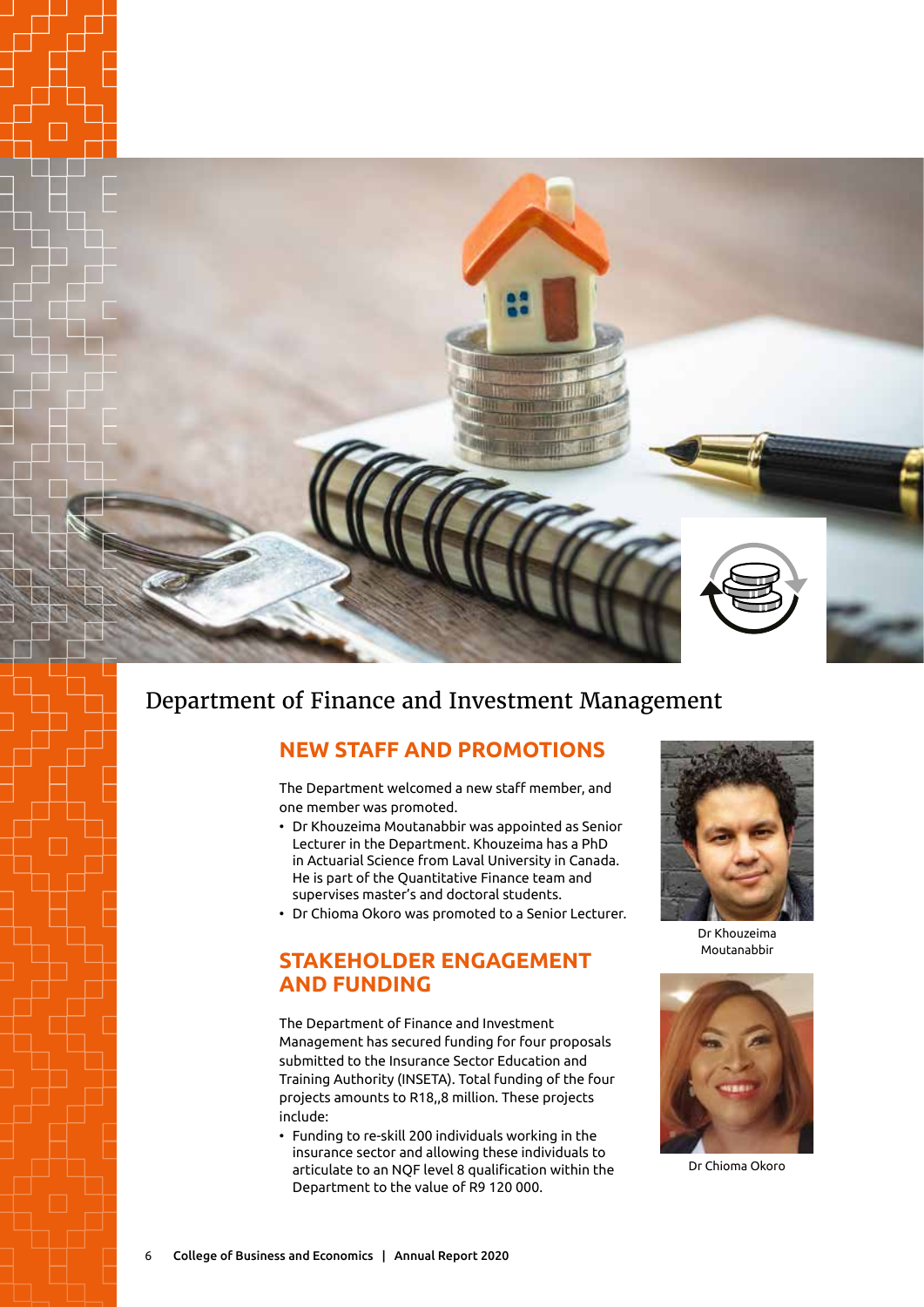- Funding a Learner Wrap around support programme to improve throughput and assist students on DIFSO with additional lectures, tutorials and materials to the value of R950 848.
- Funding a financial literacy project where the Department will be conducting workshops for the Cooperative Financial Institutions (CFI) members to the value of R935 000. The project would entail the training of Master Money Mentors. The attendees will acquire the financial literacy skills to manage their own finances and will gain mentorship skills on effective money management; thus, equipping them to pay it forward in their communities by becoming money management mentors.
- Funding bursaries worth R7,8 million to the benefit UJ students studying towards scarce and critical occupations in the insurance industry.

# **New programmes, accreditation, department guidelines**

- The Department launched the new Advanced Diploma in Real Estate in January 2020 using gamification to drive engagement. This interactive and first-of-its-kind programme was fully implemented in 2020, and it involves the use of an interactive online and app-based platform aligned with the drive for 4IR innovations and third-stream revenue. The programme is interactive, engaging, and immersive, use gamification and 3D renderings and simulations to bring students into direct contact with the course's content.
- The BCom Honours (Financial Planning) was audited in 2020 and re-recognised and approved by the Financial Planning Institute (FPI) for another three years as ana FPI approved qualification as the education requirement for CFP® certification.
- As a CFA accredited partner, the Department was awarded 10 CFA scholarships for ten students in the Department to do a CFA exam.
- The Department updated all documents as guidelines/responsibilities for students and staff with the introduction of online teaching and learning.

# **Student success**

Herewith our student successes, highlighting the quality of each of the programmes:

- Financial Planning honours graduates student success in the Professional Competency Exam (PCE), a stringent exam by the Financial Planning Institute of South Africa (FPI). The pass rate of UJ candidates exceeded the national average by 10%, with a UJ student among the Top 5.
- Investment Management honours students the UJ CFA team qualified for the CFA Challenge finals. The CFA Institute Research Challenge is an annual global competition that provides university students with hands-on mentoring and intensive training in financial analysis and professional ethics.
- Advanced Diploma in Financial Markets (fully online) – the first two students graduated from the programme; they remarkably completed their online Advanced Diploma in Financial Markets in less than two years which include the completion of 11 academic modules.
- Advanced Diploma in Real Estate (fully online) – in the first year of offering, 96 students registered for this programme and 64 of these students have successfully completed it.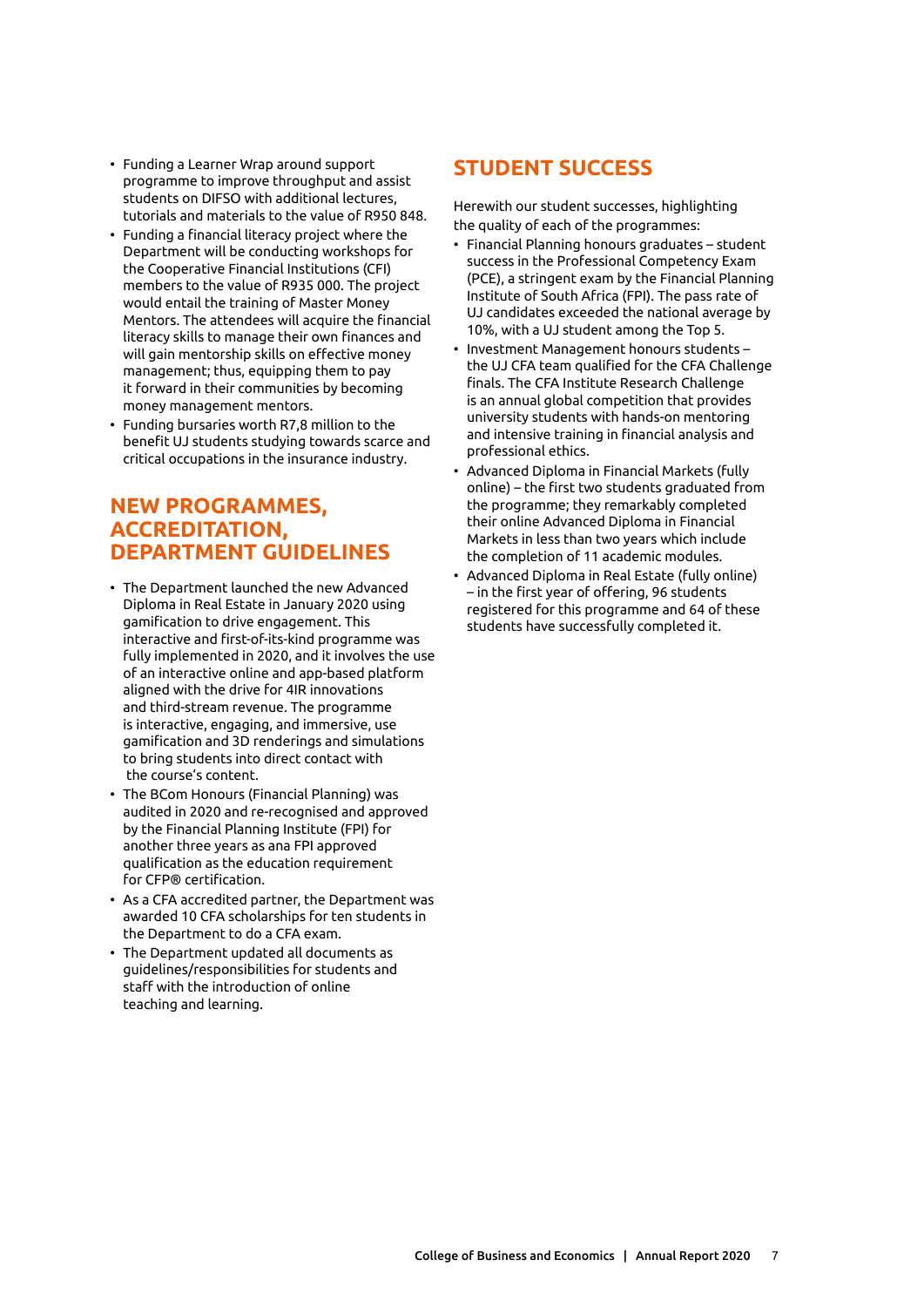

# Department of Industrial Psychology and People Management

# **STAFF PROFILE and ACHIEVEMENTS**

- Deputy Head of Department and Programme Leader: HRM, Nelesh Dhanpat completed his doctoral study, titled "Job Crafting in Higher Education. A longitudinal study" and graduated with a PhD.
- Drs Jeremy Mitonga-Monga and Nelesh Dhanpat were promoted from Lecturer to Senior Lecturer in October 2020.
- Dr Mpho D. Magau participated in the annual Emerald/Association of African Business Schools case study competition. His case study, co-authored with Mr Jaco Maritz from the Johannesburg Business School, titled 'Chijioke Dozie: Dealing with Nigeria's highly skilled talent constraints' won second prize in the competition.
- The Rotary Paul Harris Award was presented to Mr Stephan Ferreira, an administrator in the Department and committed charity worker, in recognition of his 'Charity begins with me' and other projects during a Rotary Zoom ceremony on 20 June 2020. The Paul Harris award is the Dr Mpho Magau





Dr Nelesh Dhanpat Dr Jeremy Mitonga-Monga

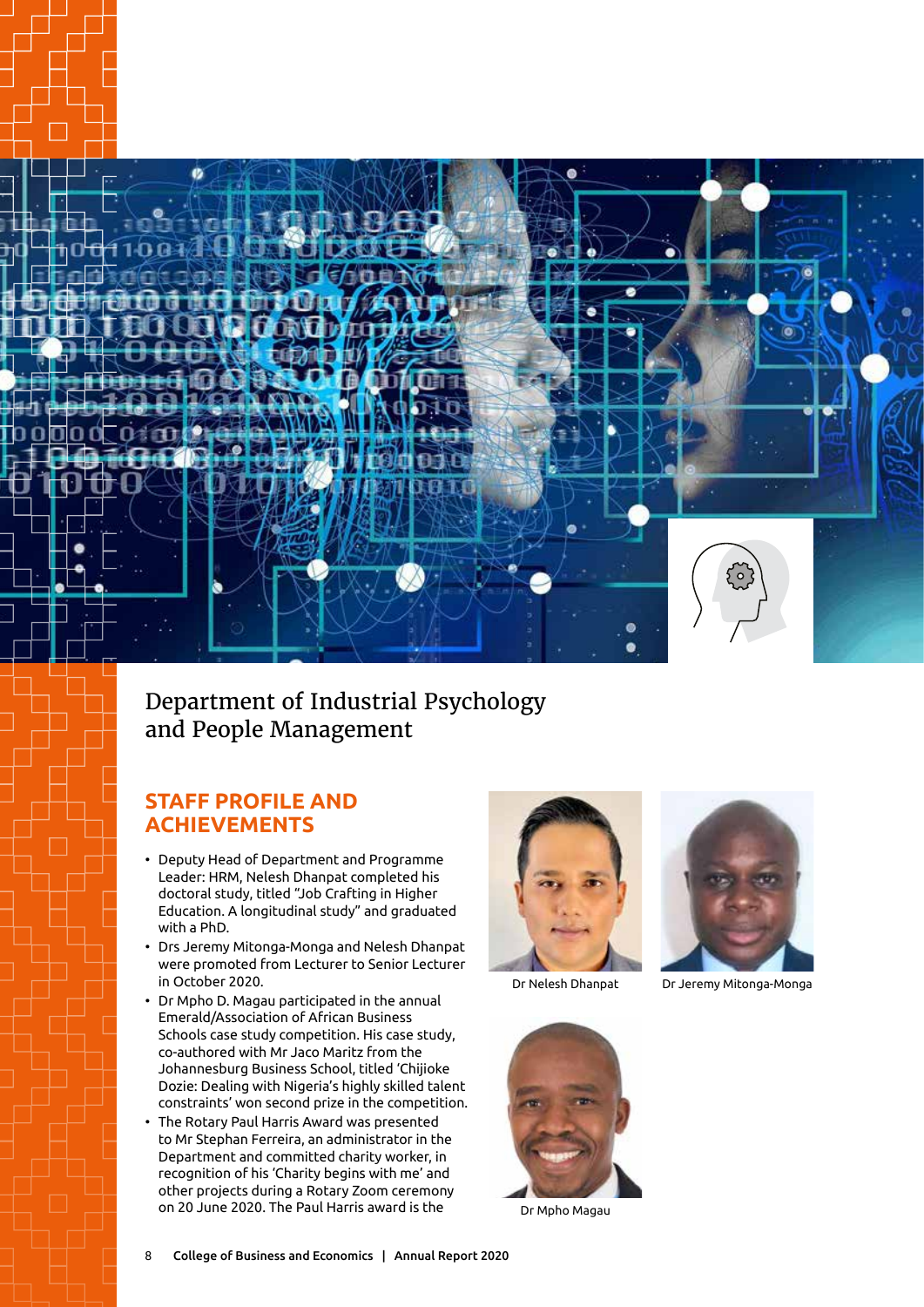



THE ROTARY FOUNDATION OF ROTARY INTERNATIONAL

Stephan Ferreira

is hereby named a

#### **PAUL HARRIS FELLOW**

in appreciation of tangible and significant assistance given for the furtherance of better understanding and friendly relations among peoples of the world.







Mr Stephan Ferreira and community

highest award given to someone who has made an outstanding contribution to the community. Other Paul Harris Fellows are US President Jimmy Carter and Polio vaccine developer, Jonas Salk.

# **New Appointments**

- Prof Nicolene Barkhuizen was appointed as Professor in Human Resource Management. In 2018 she was the winner of the National Women in Science Award for Distinguished Young Women Researchers in the field of Social Sciences and Humanities.
- Tshegofatso Mabitsela was appointed as Lecturer in the Industrial Psychology programme. In her doctoral thesis, she developed an instrument to help monitor progress towards Broad-Based BEE across industries.
- Masase Eve Mokhethi was appointed as Lecturer in the Department's Programme: Human Resource Management. Eve is the HRM qualification leader on the Soweto Campus (SWC). She is enrolled for a PhD; with the title 'Translation and Validation of the isiZulu and Xitsonga Versions of the South African Career Interest Inventory'.

# **Professional and research positions**

- Prof Crystal Hoole, Deputy Head of Department and Programme Leader: Industrial Psychology, was voted in as President-elect at the Annual General Meeting of the Society for Industrial Psychology of South Africa (SIOPSA), on 29 July 2020. She will serve as president of SIOPSA from July 2021 to -July 2022.
- Dr Nelesh Dhanpat was appointed as an Assistant Editor of the South African Journal of Human Resource Management.



Prof Nicolene Barkhuizen



Tshegofatso Mabitsela



Masase Eve Mokhethi





Prof Crystal Hoole Dr Nelesh Dhanpat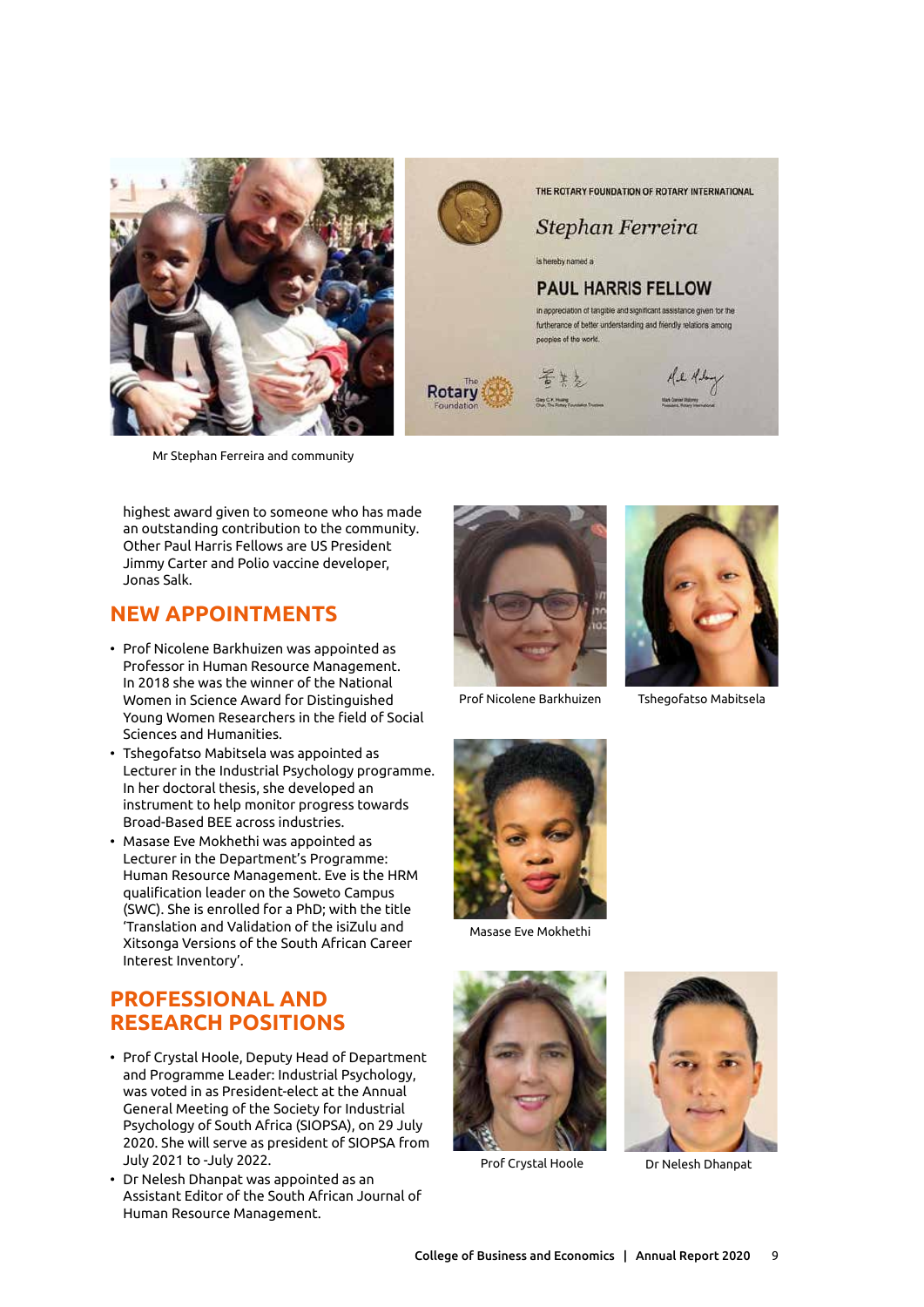# **IPPM leading the way in the 4IR SIOPSA research project**

In response to the SA government's national initiative and commission on the Fourth Industrial Revolution (4IR), SIOPSA launched a future-fit project funded by the national Department of Science and Technology. The objective of the project was to explore the workplace of the future given emerging trends with a particular focus on 4IR. A series of 5 mini conferences were held, each with a different focus. Prof Theo Veldsman, Visiting Professor in the Department, was the project manager. The leader for the research focus area was Prof Crystal Hoole, supported by Prof Petrus Nel. Dr Ruwayne Kock, a Senior Research Associate in the Department, took the lead for the Changing World of Work focus area. The report will be released early in 2021.

# **Publications**

The Department of Industrial Psychology and People Management is the proud owner of two accredited journals – the South African Journal of Industrial Psychology (SAJIP) and the South African Journal of Human Resource Management (SAJHRM). The aim of the two editorial boards is to increase their impact factor since journals with higher impact factors are regarded as more important. One of the unintended consequences of this rating practice for journals is their limiting measurement of what constitutes 'impact' in the academic sphere – in reality, numerous other factors play a role. The purpose of this publication was therefore to present a broader conception of impact, as it played out in our Department in 2020.







Prof Theo Veldsman

Prof Crystal Hoole



Prof Petrus Nel



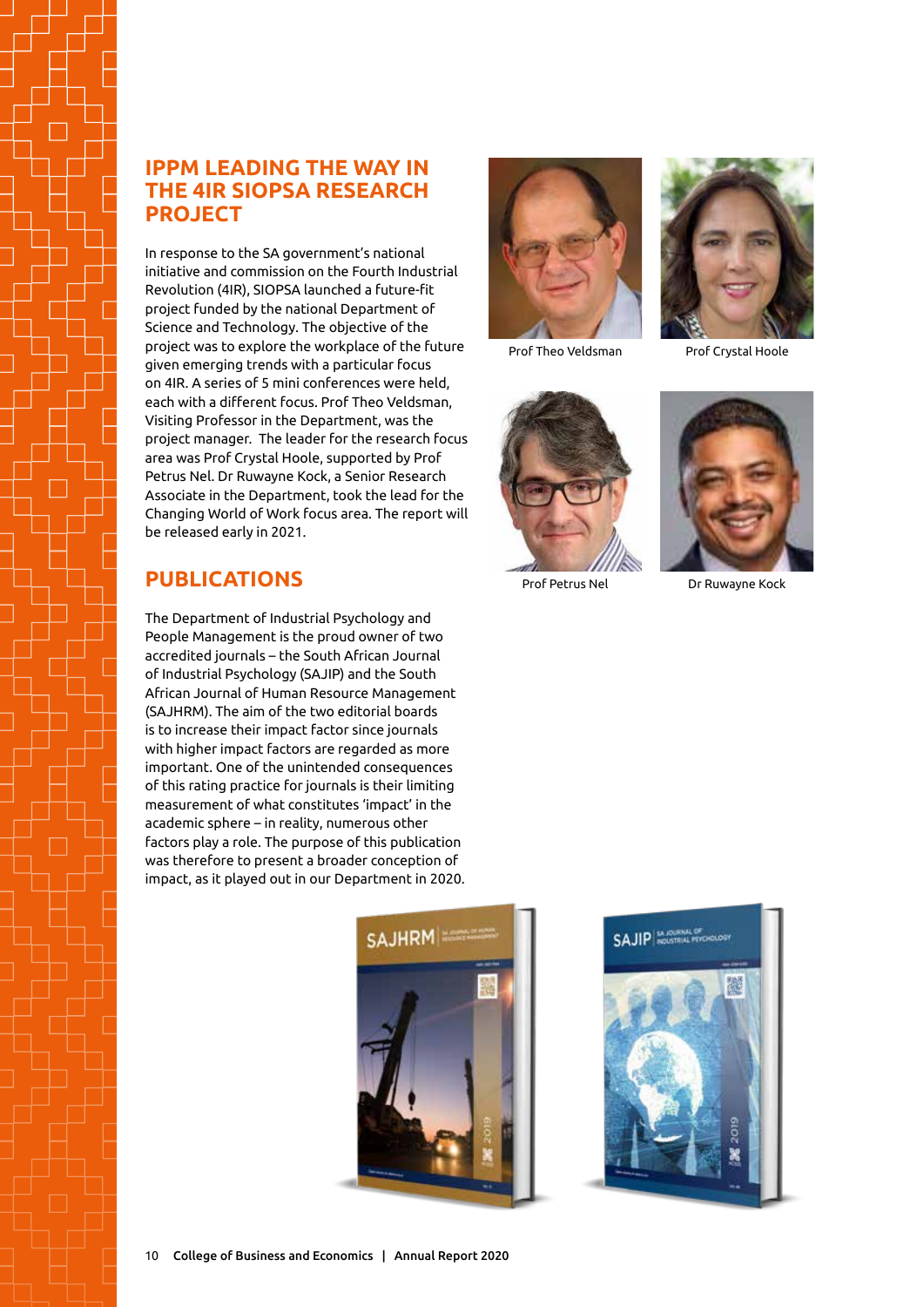

## **Launch of the Open Work Centre**

Over the past three years, the Department of Industrial Psychology and People Management has established a relationship with Cittadellarte. This interdisciplinary organisation and foundation, established by the artist Michelangelo Pistoletto, occupies the historic buildings of the wool mill in the city of Biella which gave birth to the First Industrial Revolution in Italy. Cittadellarte aims to inspire and produce responsible change guided by a performative instrument in the form of a symbol representing rebirth/renewal/restoration.

Inspired by Pistoletto's philosophy the UJ art Gallery hosted an online art exhibition, CURE, in September 2020 while the Covid19 COVID-19 pandemic was raging. The Department sponsored 17 artists who explored and interrogated the curative and restorative nature of art. The exhibition included videos of the artists producing their work. During the exhibition, the Department invited stakeholders to participate in the reimagining and rebranding of the Department's Centre for Work Performance as the Open Work Centre. They were encouraged to visit the online exhibition prior to taking part in the reimagining/ rebranding exercise in the form of a participative action research inquiry which was facilitated on 1 and 2 October by Prof Freddie Crous, Head of the Department. Over the two days, the participants collaborated in a structured and appreciative process of inquiry, imagination and innovation to design an architecture and deliver an action plan for the Open Work Centre.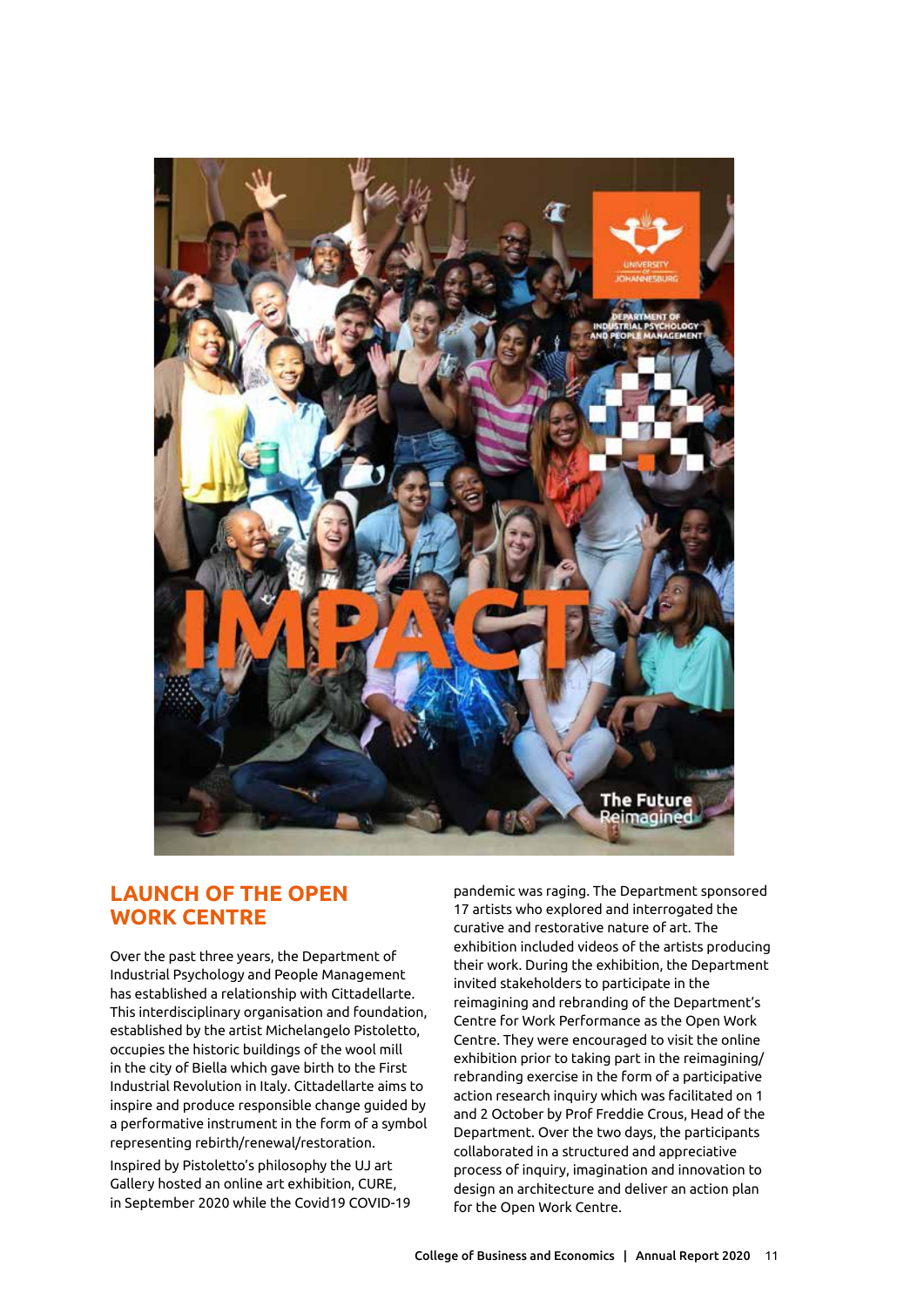

# Department of Transport and Supply Chain Management

# **Continuing EdUcation Programmes Registration Period**

In 2020, the Department of Transport and Supply Chain Management arranged limited contact Continuing Education Programme (CEP) registration until the end of February. A total of 3 083 students registered. CEP programme learning continued throughout the year despite the impact of the COVID-19 pandemic. The mode of delivery moved from limited in person contact sessions to online sessions.

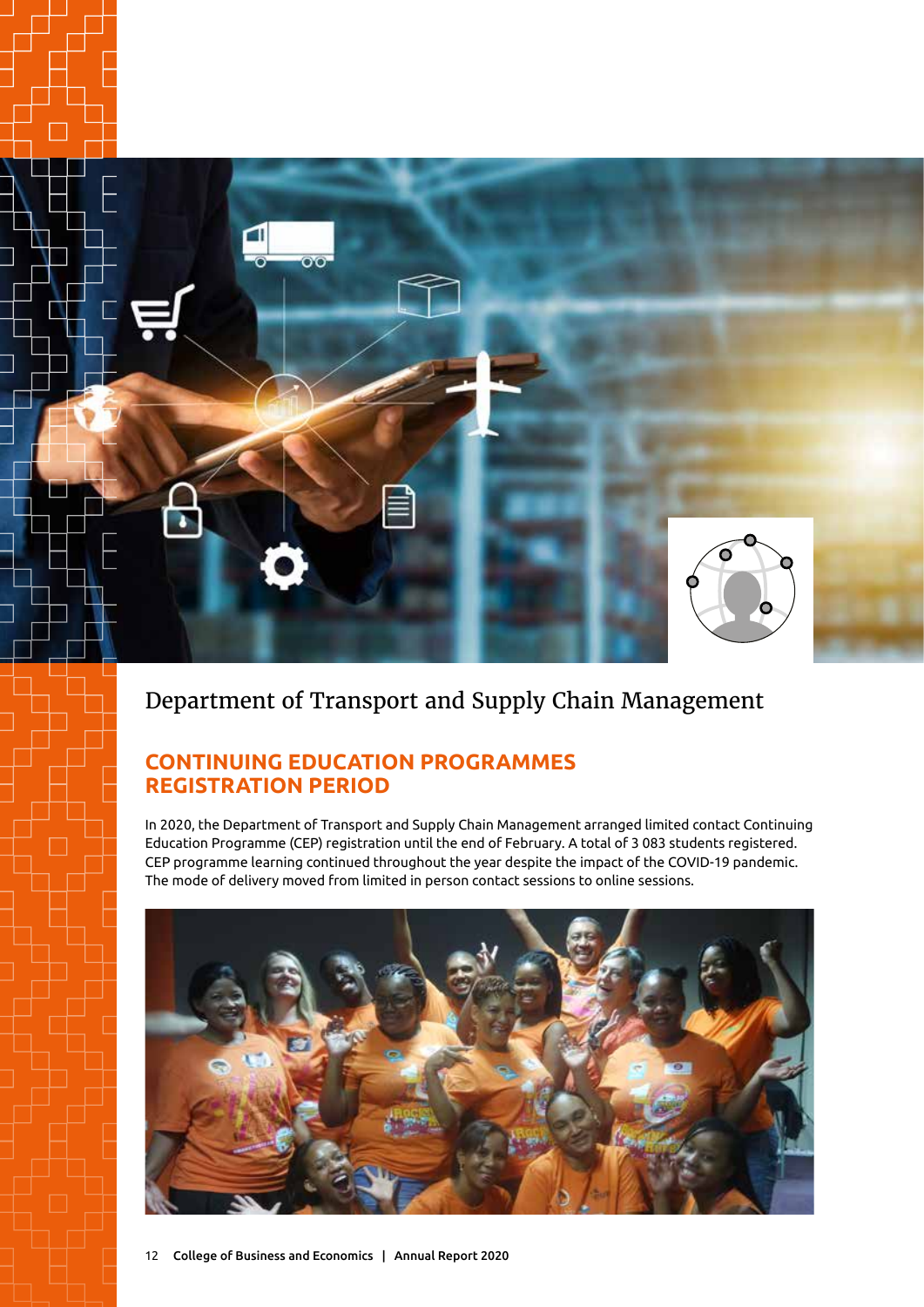# **host of the Transport Forum SIG**

The Department of Transport and Supply Chain Management proudly hosts the Transport Forum SIG four times a year. The first Transport Forum SIG was hosted on 5 March 2020 before South Africa went into lockdown. The topic of this forum was 'Do we need High-speed Rail?'. In her opening address, Prof Noleen Pisa, Head of the Department emphasised that effective transport is pivotal for the economy. She stated that academia and industry should collaborate closely to find and implement solutions to enhance businesses and travel.

Mr Jack van der Merwe, the newly appointed CEO for the Gauteng Transport Authority, revisited the draft White Paper on Rail. This White Paper must be approved to position South Africa rail as the backbone of land transport by 2050. He said that the road dominance we are experiencing, with the associated congestion, is a result of "bad" rail systems and not "good" roads systems.

Mr Francois Meyer, GM: Transnet SOC Ltd, reflected mainly from a freight perspective. He said that the debate is not about gauge only, it is also about gradients, turning radius, axle load, kinematic envelope, cost, etc. It is not viable for Transnet to upgrade its rail network to standard gauge but there is an opportunity for certain portions of the network to accommodate high-speed rail.

Mr Roelof van Tonder, Director: Market Insight and Development: Africa House, said that developing bulk freight linkages across Southern Africa forms a large part of railway construction projects in the region with the main objective to get copper out of the DRC.

Mr Tommie Snyman, ITS Specialist: Huawei South Africa, emphasized the importance of the commuter experience. All information must be obtainable and accessible on mobile devices. All systems should be integrated with one Operations Command Centre (OCC) for Gauteng.

Due to lockdown restrictions, the second Transport Forum SIG was hosted on Zoom on 4 June 2020 with the topic, 'Industry's response and experience because of the COVID-19 Pandemic' and the third forum on 3 September 2020 with the topic, 'The impact of the COVID-19 crisis on e-commerce, opportunities for LSP's and retailers'.

On 1 October 2020, the Department hosted the fourth Annual Transport Forum SIG in celebration of Transport Month with a focus on 'Driving the necessity for change in public Transport in South Africa'. Rose Luke, Associate Professor in



Prof Noleen Pisa



Prof Jackie Walters



Prof Rose Luke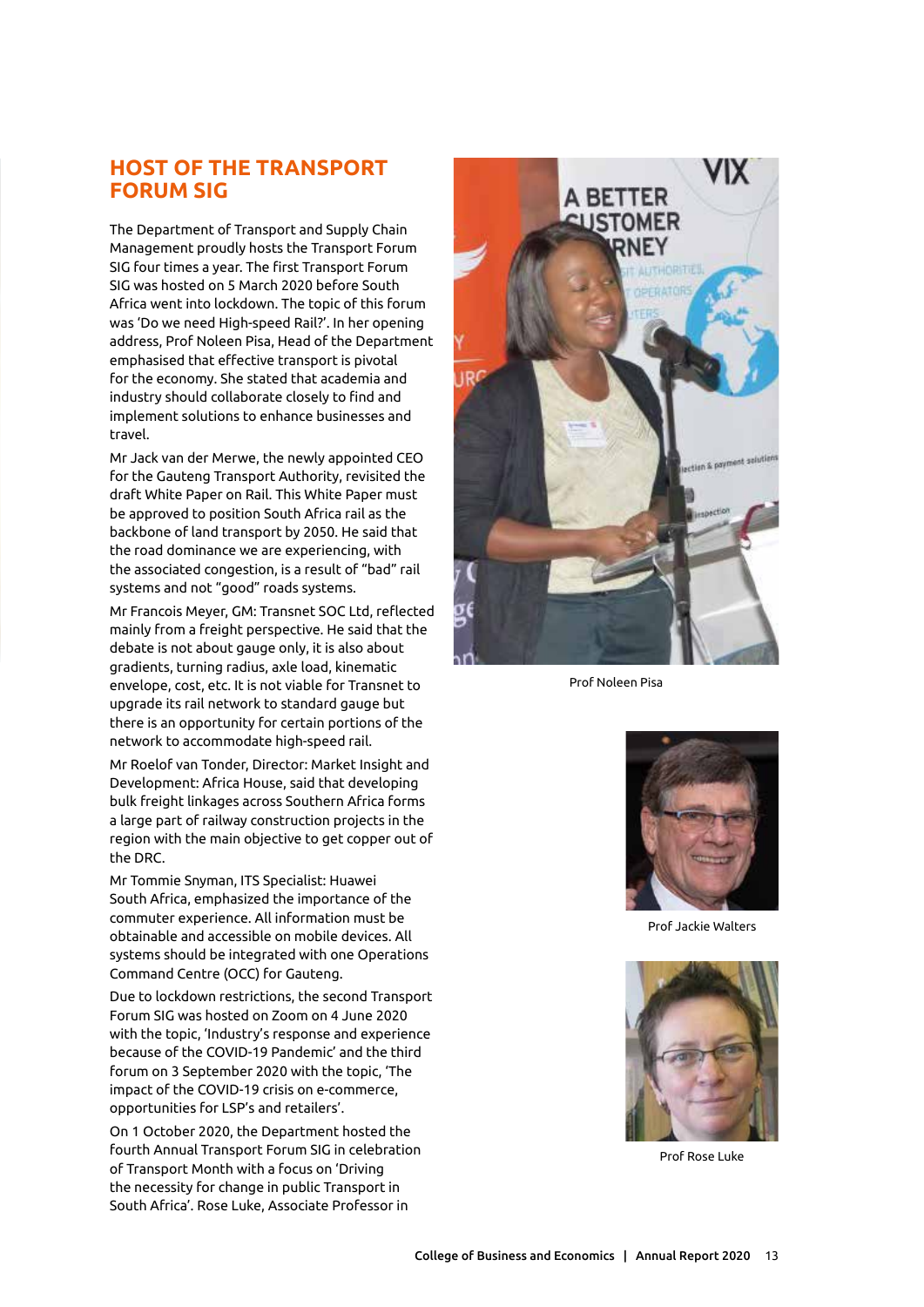

Advanced Diploma Orientation

the Department of Transport and Supply Chain Management presented the opening address. Prof Luke highlighted that "Public transport has been in the spotlight since the start of the lockdown regulations. We first saw regulations allowing for only 50% capacity in busses and trains, a move that had an immediate impact on income and ability to cover costs. The push back from the taxi industry saw capacity increase to 70% and finally to 100%. It highlighted the tight margins in the industry, but also the power of the taxi industry. During this time many of the structural issues in the public transport industry came to the fore thin margins, underfunding, political imbalances but also how critical public transport is to the well-being of all South Africans. The pandemic also highlighted what the public transport sector needs. Formalisation, subsidisation, equity, balance, citywide network plans and more interconnectedness to name a few. We do need a bigger picture – a bigger transport picture allowing us to work towards better accessibility and mobility for all. Now more than ever, we need to work for change in the system".

# **First-Year Seminar**

The annual First- Year Seminar was concluded successfully in February 2020.

## **Advanced Diploma Orientation**

The Advanced Diploma Orientation took place on 3 February 2020, at The School of Tourism and Hospitality on the UJ Auckland Park Bunting Road Campus (APB). Guest speaker Dr Hendrik van Deventer was motivating and engaged with the students in more than one language. All academics gave presentations on their modules in the Advanced Diploma programmes. Students enjoyed the session, they engaged with the lecturers and were eager to ask questions.

# **Honours Orientation**

The TSCM Honours Programme Orientation took place on Tuesday, 28 January 2020. The session was well attended by students as well as lecturers. A delightful finger supper was catered by STH at the Madibeng Lounge. Students engaged with each other and enjoyed the delicious meal. Prof Noleen Pisa and Dr Peter Kilbourn welcomed the attendees into the Madibeng Council Chambers where they introduced the programmes in a dynamic and engaging manner. Our guest speaker, Mr Sam Kgarimetsa, Regional Supply Chain Manager at Anglo American and former UJ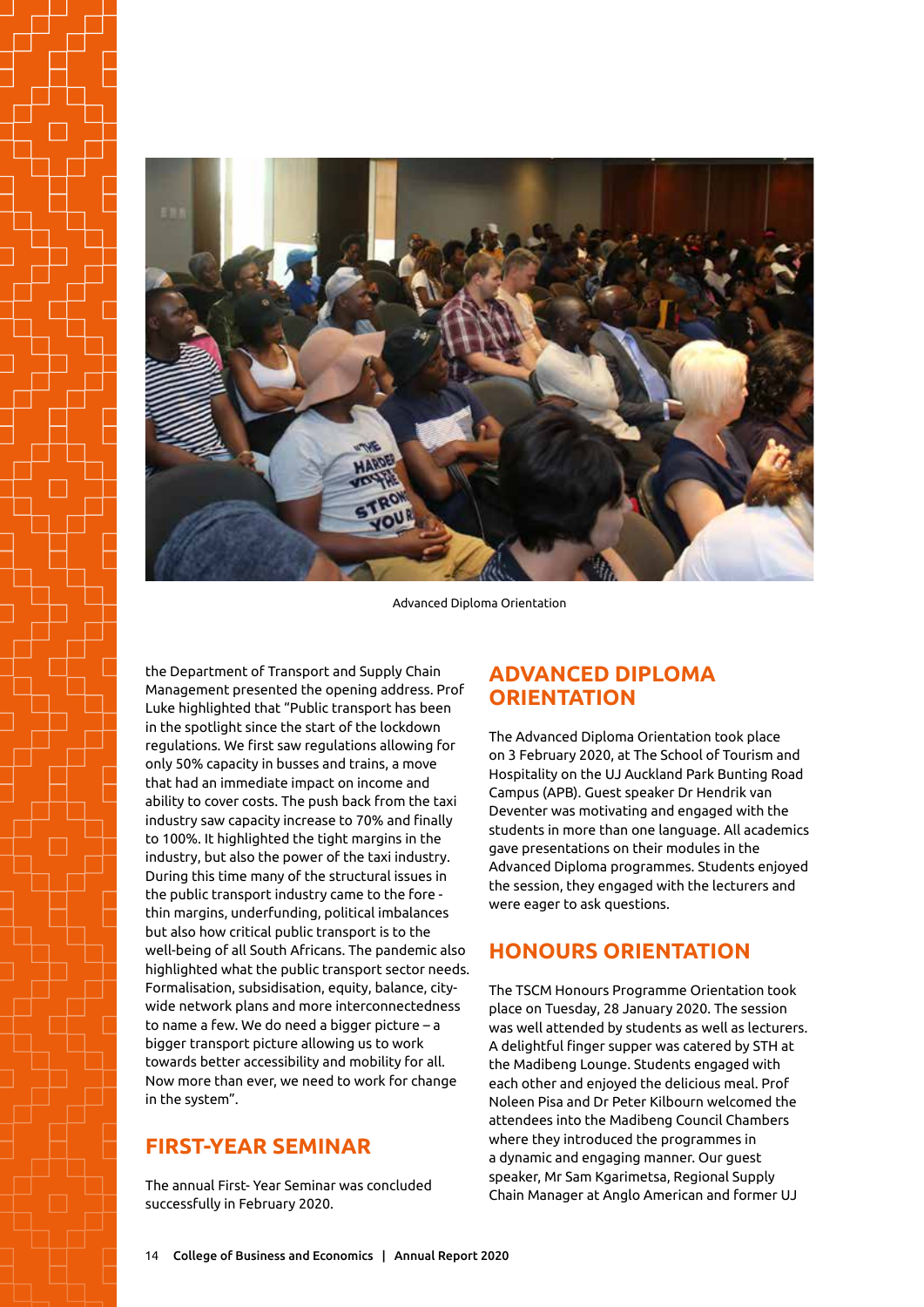

student, delivered an inspiring talk about 4IR and its role in the industry. Students were very excited as each module lecturer delivered their respective address and kept the audience engaged with the subject matter. Students left the Council Chambers well equipped to make good choices in respect of their elective modules. The evening's programme was certainly a wonderful accomplishment by the department of Transport and Supply Chain Management.

## **TSCM adapting to working from home!**

Prof Surajit Bag, a Visiting Professor of Practice in the Department of Transport and Supply Chain Management (TSCM) conducted a workshop titled 'Publishing high-quality scientific research papers in the area of Logistics and Supply Chain Management'.



Prof Surajit Bag

#### **Staff Promotions**

Prof Noleen Pisa Head of the Department: Transport and Supply Chain Management was promoted from Senior Lecturer to Associate Professor. Prof Pisa holds a PhD from North West University and specialises in international logistics. Noleen has supervised four master's dissertations and numerous honours research projects to completion, contributed 6.38 Research Output Units, while her research impact in Google Scholar shows 86 citations, and an h-index of six. Her Scopus-profile shows 13 citations, an h-index of two and a 5-Year Field Weighted Citation index of 0.57. Prof Pisa serves as a member of the College Leader Team, the College Higher Degrees Committee, and the CBE Programme Management Committee. From 2015 to 2018 she was the Department's Deputy Head (Research and PG studies). She manages the R2 million Department of Transport bursary fund and is a member of the Institute of Transport and Logistics Studies (Africa). Key developments under her leadership are with the University of Chinhoyi, the Association of Rectors of Transport Universities, the World Bank, and the National Rail and Transportation Institute India.



Prof Noleen Pisa